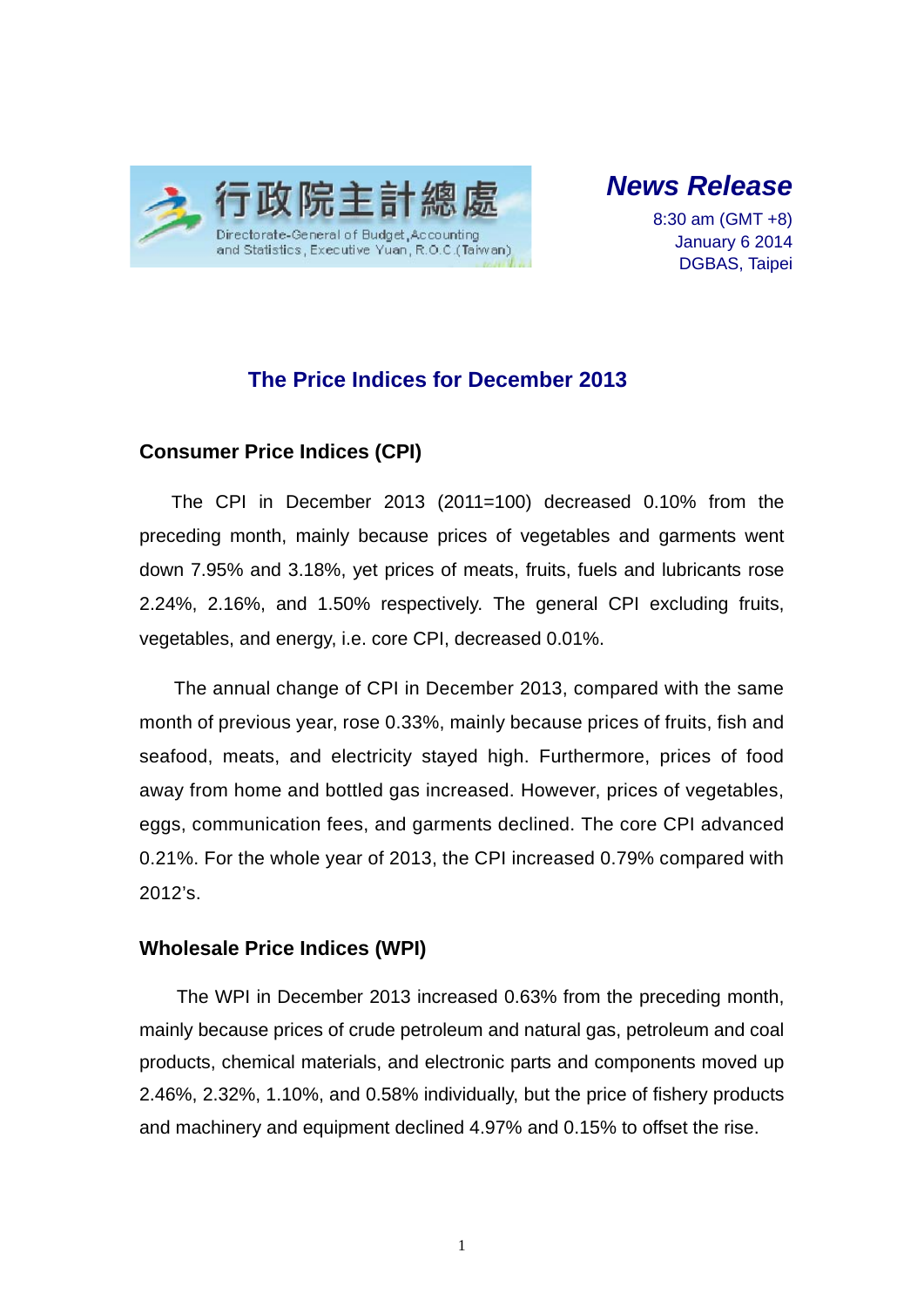The annual change of WPI in December 2013, compared with the same month of 2012, went up 0.02%, mainly because prices of water supply, electricity and gas, crude petroleum and natural gas, and petroleum and coal products increased 8.18%, 4.10%, and 1.90%, however, prices of basic metals and machinery and equipment decreased. The WPI for domestic sales excluding imports increased 0.53%, import price index moved down 0.96%, and export price index rose 0.50%. For the whole year of 2013, the WPI declined 2.43% compared with 2012's.



#### **Statistical Tables**

Table1 The Changes of Consumer Price Indices Table2 The Changes of Wholesale Price Indices Table3 The Changes of Import Price Indices Table4 The Changes of Export Price Indices

#### **For Further Information:**

*Statistics Database:* http://eng.stat.gov.tw/ *DGBAS* news releases on the Internet: http://eng.dgbas.gov.tw/ *Tel:* +886-2-23803449; *Fax:* +886-2-23803465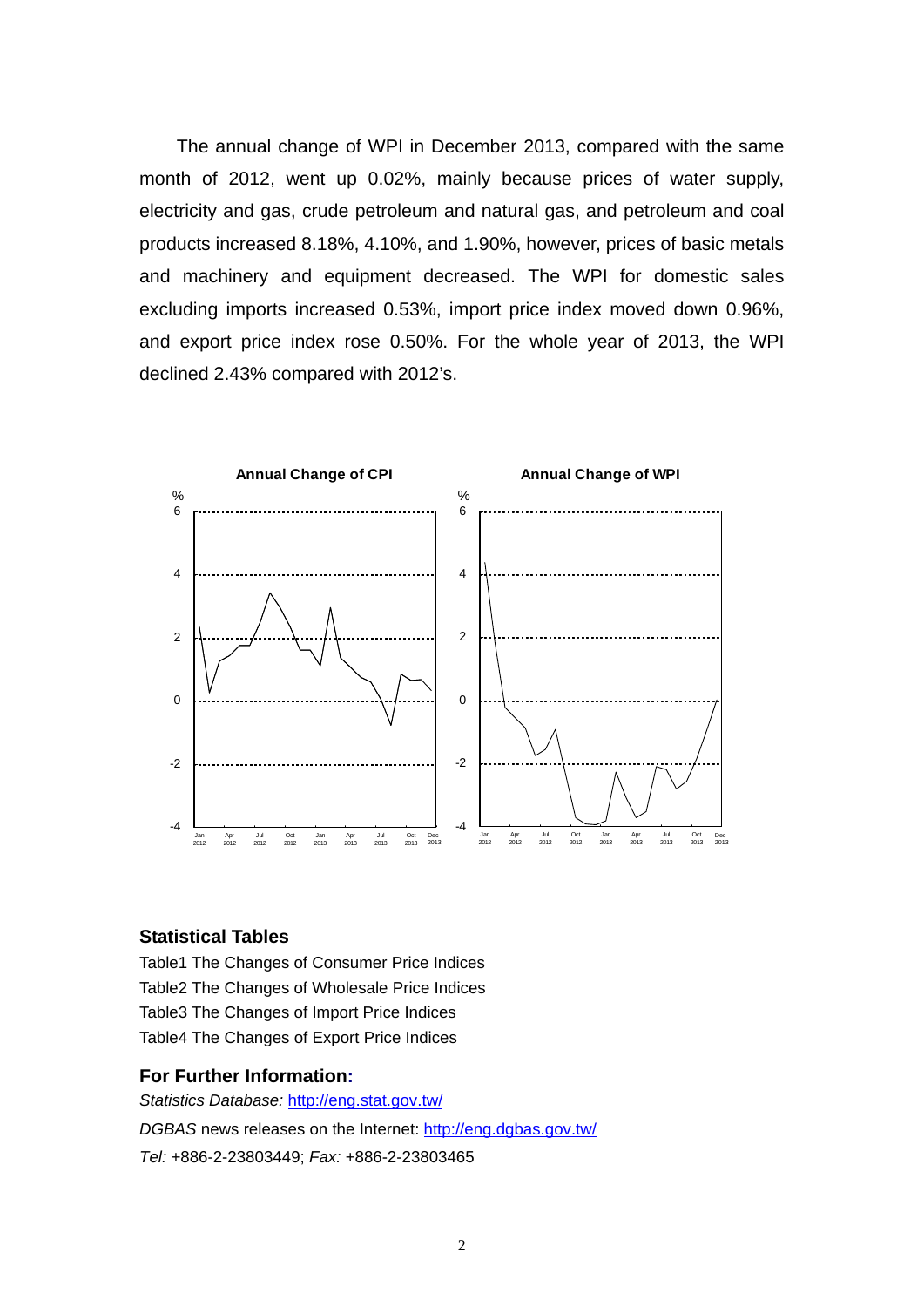### Table 1 The Changes of Consumer Price Indices

Dec. 2013

| Groups                                                           | Weight<br>$(\%0)$ | Index of<br>Dec. 2013<br>$(2011=100)$ | Compared<br>with<br>Previous<br>Month<br>$(\% )$ | Compared<br>with the<br>of Previous<br>Year $(\%)$ | The Annual<br>Average Index of<br>Same Month 2013 Compared<br>with 2012's<br>(% ) |
|------------------------------------------------------------------|-------------------|---------------------------------------|--------------------------------------------------|----------------------------------------------------|-----------------------------------------------------------------------------------|
| General Index                                                    | 1,000.00          | 102.93                                | $-0.10$                                          | 0.33                                               | 0.79                                                                              |
| The Basic Group                                                  |                   |                                       |                                                  |                                                    |                                                                                   |
| 1. Food                                                          | 251.94<br>19.96   | 106.83<br>105.73                      | $-0.20$<br>2.24                                  | 1.36<br>5.43                                       | 1.27<br>4.30                                                                      |
| Meats<br>Eggs                                                    | 1.94              | 101.10                                | 1.64                                             | $-6.59$                                            | $-4.00$                                                                           |
| Fish & Seafood                                                   | 15.57             | 108.35                                | 1.70                                             | 5.95                                               | 2.49                                                                              |
| Vegetables                                                       | 19.69             | 116.56                                | $-7.95$                                          | $-7.12$                                            | 2.45                                                                              |
| Fruits                                                           | 22.58             | 117.40                                | 2.16                                             | 7.41                                               | $-2.58$                                                                           |
| 2. Clothing                                                      | 37.68             | 104.88                                | $-2.81$                                          | $-2.68$                                            | $-0.19$                                                                           |
| Garments                                                         | 29.43             | 106.67                                | $-3.18$                                          | $-2.37$                                            | 0.04                                                                              |
| 3. Housing                                                       | 271.35            | 102.16                                | 0.09                                             | 0.84                                               | 0.91                                                                              |
| <b>Residential Rent</b>                                          | 182.23            | 101.64                                | 0.11                                             | 0.66                                               | 0.68                                                                              |
| Water, Electricity & Gas Supply                                  | 36.99             | 105.51                                | $-0.05$                                          | 2.56                                               | 2.57                                                                              |
| 4. Transportation & Communication                                | 153.36            | 100.40                                | 0.24                                             | $-0.73$                                            | 0.46                                                                              |
| Fuels & Lubricants                                               | 35.24             | 109.49                                | 1.50                                             | 1.20                                               | 2.68                                                                              |
| <b>Transportation Fees</b>                                       | 22.38             | 100.05                                | $-0.03$                                          | 0.37                                               | 0.45                                                                              |
| <b>Communication Fees</b>                                        | 34.91             | 91.13                                 | $-0.04$                                          | $-3.87$                                            | $-0.60$                                                                           |
| 5. Health<br>Medical Care Services                               | 49.24<br>33.59    | 102.25<br>102.08                      | 0.15<br>0.08                                     | 0.34<br>0.49                                       | 1.17<br>0.99                                                                      |
| 6. Education & Entertainment                                     | 168.44            | 99.76                                 | $-0.35$                                          | $-0.34$                                            | 0.32                                                                              |
| <b>Educational Expenses</b>                                      | 97.20             | 99.44                                 | $-0.04$                                          | $-0.51$                                            | $-0.05$                                                                           |
| <b>Entertainment Expenses</b>                                    | 71.24             | 100.22                                | $-0.75$                                          | $-0.08$                                            | 0.78                                                                              |
| 7. Miscellaneous                                                 | 67.99             | 102.74                                | 0.92                                             | 0.16                                               | 0.39                                                                              |
| Tobacco & Betel Nuts                                             | 11.54             | 109.82                                | 1.49                                             | 3.87                                               | 3.56                                                                              |
| Services For Nursery & Nursing Care <sup>1</sup>                 | 6.73              | 95.45                                 | $0.00\,$                                         | 1.67                                               | $-1.38$                                                                           |
| Commodity and Service Groups                                     |                   |                                       |                                                  |                                                    |                                                                                   |
| 1. Commodity                                                     | 425.11            | 104.92                                | $-0.19$                                          | 0.22                                               | 0.78                                                                              |
| Non-durable Consumer Goods                                       | 280.71            | 107.18                                | 0.22                                             | 1.38                                               | 1.56                                                                              |
| Semi-durable Consumer Goods                                      | 62.74             | 103.20                                | $-1.77$                                          | $-1.64$                                            | 0.05                                                                              |
| Durable Consumer Goods                                           | 81.65             | 96.65                                 | $-0.43$                                          | $-2.59$                                            | $-1.84$                                                                           |
| 2. Service                                                       | 574.89            | 101.29                                | $-0.02$<br>0.10                                  | 0.42                                               | 0.73<br>1.55                                                                      |
| Food Away From Home                                              | 98.99             | 104.53                                |                                                  | 1.12                                               |                                                                                   |
| <b>Housing Service</b><br>Transportation & Communication Service | 199.51<br>83.75   | 101.49<br>96.41                       | 0.11<br>$-0.04$                                  | 0.65<br>$-1.55$                                    | 0.62<br>$-0.31$                                                                   |
| <b>Medical Care Service</b>                                      | 33.59             | 102.08                                | 0.08                                             | 0.49                                               | 0.99                                                                              |
| Education & Entertainment Service                                | 128.35            | 101.39                                | $-0.31$                                          | 0.60                                               | 1.11                                                                              |
| Frequency of Purchase Group                                      |                   |                                       |                                                  |                                                    |                                                                                   |
| Items to buy about once a month                                  | 251.61            | 105.61                                | $-0.24$                                          | 1.02                                               | 1.66                                                                              |
| Items to buy about once every three months                       | 154.00            | 104.19                                | 0.22                                             | 0.26                                               | 0.44                                                                              |
| Items to buy about once every six months                         | 105.93            | 103.98                                | 0.01                                             | 0.08                                               | 1.44                                                                              |
| Items to buy about once a year                                   | 118.47            | 102.62                                | $-0.23$                                          | 0.54                                               | 0.69                                                                              |
| Items to buy infrequently                                        | 208.20            | 99.12                                 | $-0.27$                                          | $-0.72$                                            | $-0.32$                                                                           |
| Other Special Group                                              |                   |                                       |                                                  |                                                    |                                                                                   |
| General Index Excluding Fruits & Vegetables                      | 957.74            | 102.22                                | 0.05                                             | 0.34                                               | 0.82                                                                              |
| General Index Excluding Fruits, Vegetables &                     | 890.26            | 101.76                                | $-0.01$                                          | 0.21                                               | 0.65                                                                              |
| Energy                                                           |                   |                                       |                                                  |                                                    |                                                                                   |
| General Index Excluding Imputed Rent                             | 838.21            | 103.18                                | $-0.14$                                          | 0.27                                               | 0.81                                                                              |
| Households in Different Disposable Income Groups                 |                   |                                       |                                                  |                                                    |                                                                                   |
| Lowest 20% Disposable Income Group                               | 1,000.00          | 103.55                                | $-0.05$                                          | 0.61                                               | 0.95                                                                              |
| Middle 60% Disposable Income Group                               | 1,000.00          | 103.06                                | $-0.06$                                          | 0.40                                               | 0.84                                                                              |
| Highest 20% Disposable Income Group                              | 1,000.00          | 102.63                                | $-0.13$                                          | 0.21                                               | 0.80                                                                              |

Note: 1.includes nannies, housecleaning expenses and services paid for keeping household running efficiently. 2.All data are subject to revision 3 months after original publication due to late reports and corrections by respondents.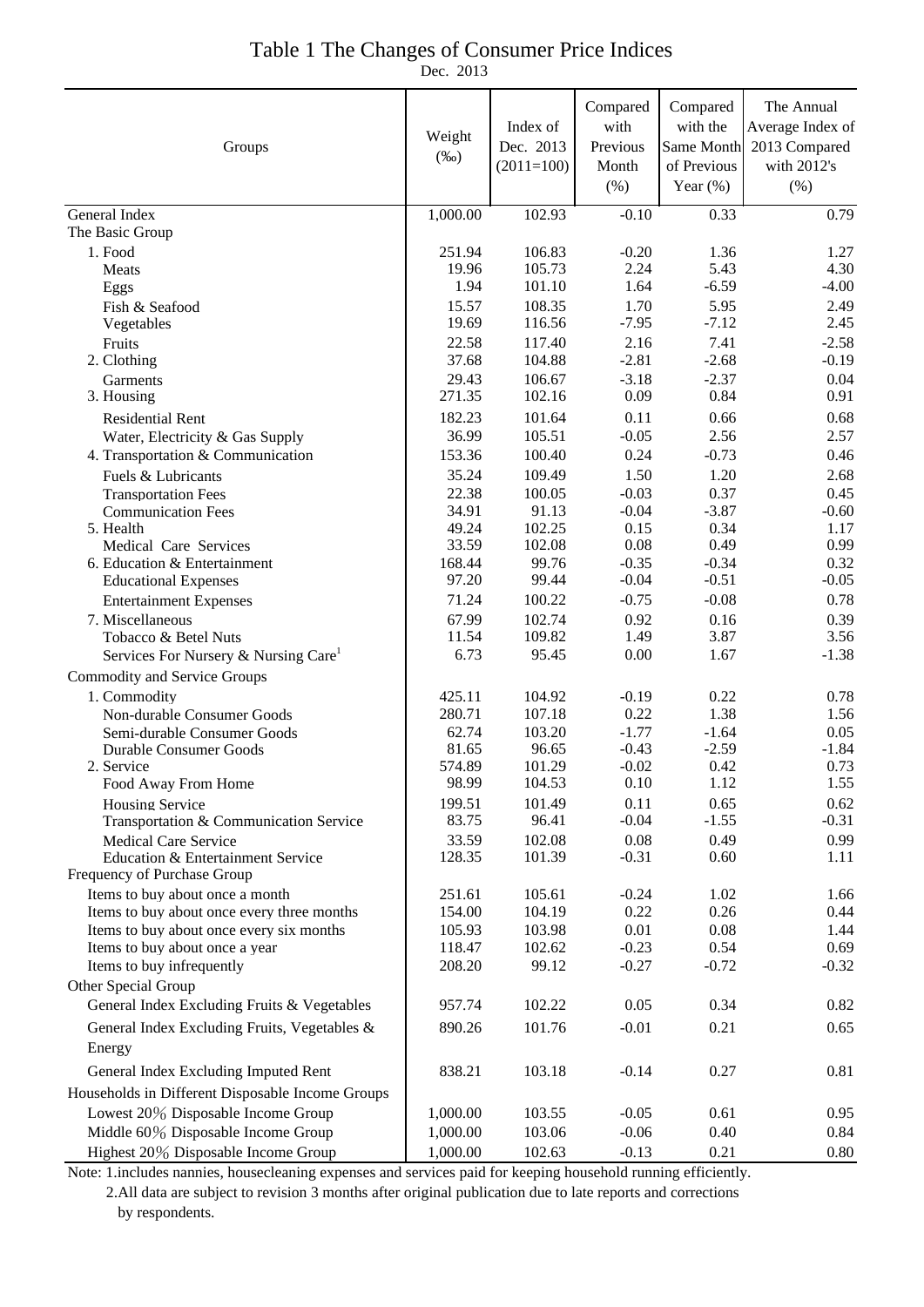### Table 2 The Changes of Wholesale Price Indices

Dec. 2013

| Groups                                           | Weight<br>$(\%0)$ | Index of<br>Dec. 2013<br>$(2011=100)$ | Compared<br>with Previous<br>Month<br>(% ) | Compared<br>with the Same<br>Month of<br>Previous Year<br>(% ) | The Annual<br>Average Index of<br>2013 Compared<br>with 2012's<br>$(\% )$ |
|--------------------------------------------------|-------------------|---------------------------------------|--------------------------------------------|----------------------------------------------------------------|---------------------------------------------------------------------------|
| General Index                                    | 1000.00           | 96.31                                 | 0.63                                       | 0.02                                                           | $-2.43$                                                                   |
| <b>Domestic Sales Excluding Imports</b>          | 298.00            | 99.05                                 | 0.11                                       | 0.53                                                           | $-0.72$                                                                   |
| Imports                                          | 334.08            | 94.03                                 | 1.02                                       | $-0.96$                                                        | $-4.46$                                                                   |
| Exports                                          | 367.92            | 95.98                                 | 0.71                                       | 0.50                                                           | $-2.05$                                                                   |
| <b>Basic Group</b>                               |                   |                                       |                                            |                                                                |                                                                           |
| 1. Agriculture, Forestry, Fishing & Animal       |                   |                                       |                                            |                                                                |                                                                           |
| <b>Husbandry Products</b>                        | 28.46             | 97.56                                 | 0.02                                       | 0.84                                                           | $-5.47$                                                                   |
| (1) Farm Products                                | 15.22             | 95.82                                 | 1.95                                       | $-1.94$                                                        | $-6.26$                                                                   |
| (2) Poultry & Livestock Products                 | 6.96              | 97.48                                 | 0.76                                       | 1.06                                                           | 2.43                                                                      |
| (3) Forest Products                              | 0.33              | 103.84                                | 1.30                                       | 7.61                                                           | 8.02                                                                      |
| (4) Fishery Products                             | 5.95              | 102.34                                | $-4.97$                                    | 7.35                                                           | $-10.00$                                                                  |
| 2. Quarrying & Minerals Products                 | 68.10             | 98.69                                 | 2.12                                       | 3.31                                                           | $-4.07$                                                                   |
| (1) Crude Petroleum & Natural Gas                | 48.99             | 104.63                                | 2.46                                       | 4.10                                                           | $-2.59$                                                                   |
| (2) Quarrying Products & Other Mineral Products  | 19.10             | 81.50                                 | 1.09                                       | 0.90                                                           | $-9.27$                                                                   |
| 3. Manufacturing Products                        | 876.63            | 95.35                                 | 0.56                                       | $-0.55$                                                        | $-2.42$                                                                   |
| $(1)$ Foods                                      | 23.64             | 100.42                                | $-0.22$                                    | $-0.23$                                                        | 0.49                                                                      |
| (2) Beverages                                    | 5.11              | 103.87                                | 0.06                                       | $-0.05$                                                        | 0.85                                                                      |
| (3) Tobaccos                                     | 2.24              | 111.29                                | 0.00                                       | 2.27                                                           | 2.95                                                                      |
| (4) Textile Products                             | 18.30             | 97.57                                 | 0.01                                       | 2.31                                                           | $-0.74$                                                                   |
| (5) Wearing Apparel & Clothing Accessories       | 3.47              | 106.41                                | 0.49                                       | 1.10                                                           | 0.89                                                                      |
| (6) Leather, Fur & Related Products              | 3.83              | 111.14                                | $-0.48$                                    | 7.25                                                           | 4.09                                                                      |
| (7) Wood & Bamboo Products                       | 1.79              | 105.22                                | 0.67                                       | 5.72                                                           | 4.70                                                                      |
| (8) Pulp, Paper, Paper Products & Printed Matter | 13.84             | 93.32                                 | 0.38                                       | 0.33                                                           | $-1.56$                                                                   |
| (9) Petroleum & Coal Products                    | 63.88             | 105.11                                | 2.32                                       | 1.90                                                           | $-1.56$                                                                   |
| (10)Chemical Materials                           | 117.65            | 92.18                                 | 1.10                                       | 0.32                                                           | $-0.99$                                                                   |
| (11) Chemical Products & Medical Goods           | 28.96             | 93.05                                 | 0.23                                       | $-2.62$                                                        | $-4.73$                                                                   |
| (12) Rubber & Plastic Products                   | 23.42             | 95.70                                 | 0.21                                       | $-2.86$                                                        | $-2.86$                                                                   |
| (13) Non-metallic Mineral Products               | 19.84             | 87.91                                 | $-0.60$                                    | $-6.88$                                                        | $-8.46$                                                                   |
| (14) Basic Metals                                | 80.93             | 82.23                                 | 0.33                                       | $-3.77$                                                        | $-7.14$                                                                   |
| (15) Fabricated Metal Products                   | 39.13             | 93.89                                 | 0.17                                       | 0.33                                                           | $-1.58$                                                                   |
| (16) Electronic Parts & Components               | 227.68            | 98.51                                 | 0.58                                       | 0.59                                                           | $-1.32$                                                                   |
| (17) Computer, Electronic & Optical Products     | 67.69             | 94.06                                 | 0.52                                       | $-2.17$                                                        | $-3.93$                                                                   |
| (18) Electrical Equipment                        | 27.16             | 95.68                                 | 0.16                                       | $-1.74$                                                        | $-2.19$                                                                   |
| (19) Machinery & Equipment                       | 60.18             | 95.31                                 | $-0.15$                                    | $-3.08$                                                        | $-4.80$                                                                   |
| (20) Transport Equipment & Parts                 | 36.02             | 100.03                                | 0.14                                       | $-0.11$                                                        | $-0.84$                                                                   |
| (21) Furniture & Fixtures                        | 3.96              | 102.46                                | 0.45                                       | 1.79                                                           | 0.14                                                                      |
| (22) Miscellaneous Products                      | 7.95              | 105.44                                | 0.35                                       | 5.06                                                           | 3.20                                                                      |
| 4. Water Supply, Electricity & Gas               | 26.82             | 119.16                                | $-0.12$                                    | 8.18                                                           | 7.00                                                                      |
| By Stage of Processing                           |                   |                                       |                                            |                                                                |                                                                           |
| 1. Crude Materials                               | 87.80             | 96.47                                 | 1.82                                       | 2.57                                                           | $-2.49$                                                                   |
| 2. Intermediate Materials                        | 396.99            | 95.85                                 | 0.50                                       | $-0.46$                                                        | $-2.37$                                                                   |
| 3. Finished Goods                                | 147.31            | 99.64                                 | 0.08                                       | $-1.28$                                                        | $-2.74$                                                                   |
| (1) Capital Equipment                            | 45.19             | 93.82                                 | $-0.07$                                    | $-3.93$                                                        | $-6.23$                                                                   |
| (2) Consumer Goods                               | 102.13            | 102.73                                | 0.14                                       | $-0.16$                                                        | $-0.92$                                                                   |
| Special Groups                                   |                   |                                       |                                            |                                                                |                                                                           |
| <b>Domestic Sales</b>                            | 632.08            | 96.41                                 | 0.57                                       | $-0.25$                                                        | $-2.68$                                                                   |
| <b>Domestic Products</b>                         | 665.92            | 97.54                                 | 0.44                                       | 0.52                                                           | $-1.32$                                                                   |
| Non-Heavy Chemical Industrial Products           | 157.57            | 97.12                                 | 0.12                                       | 0.12                                                           | $-1.31$                                                                   |
| Heavy Chemical Industrial Products               | 719.06            | 94.76                                 | 0.67                                       | $-0.69$                                                        | $-2.73$                                                                   |

Note: All data are subject to revision 3 months after original publication due to late reports and corrections by respondents.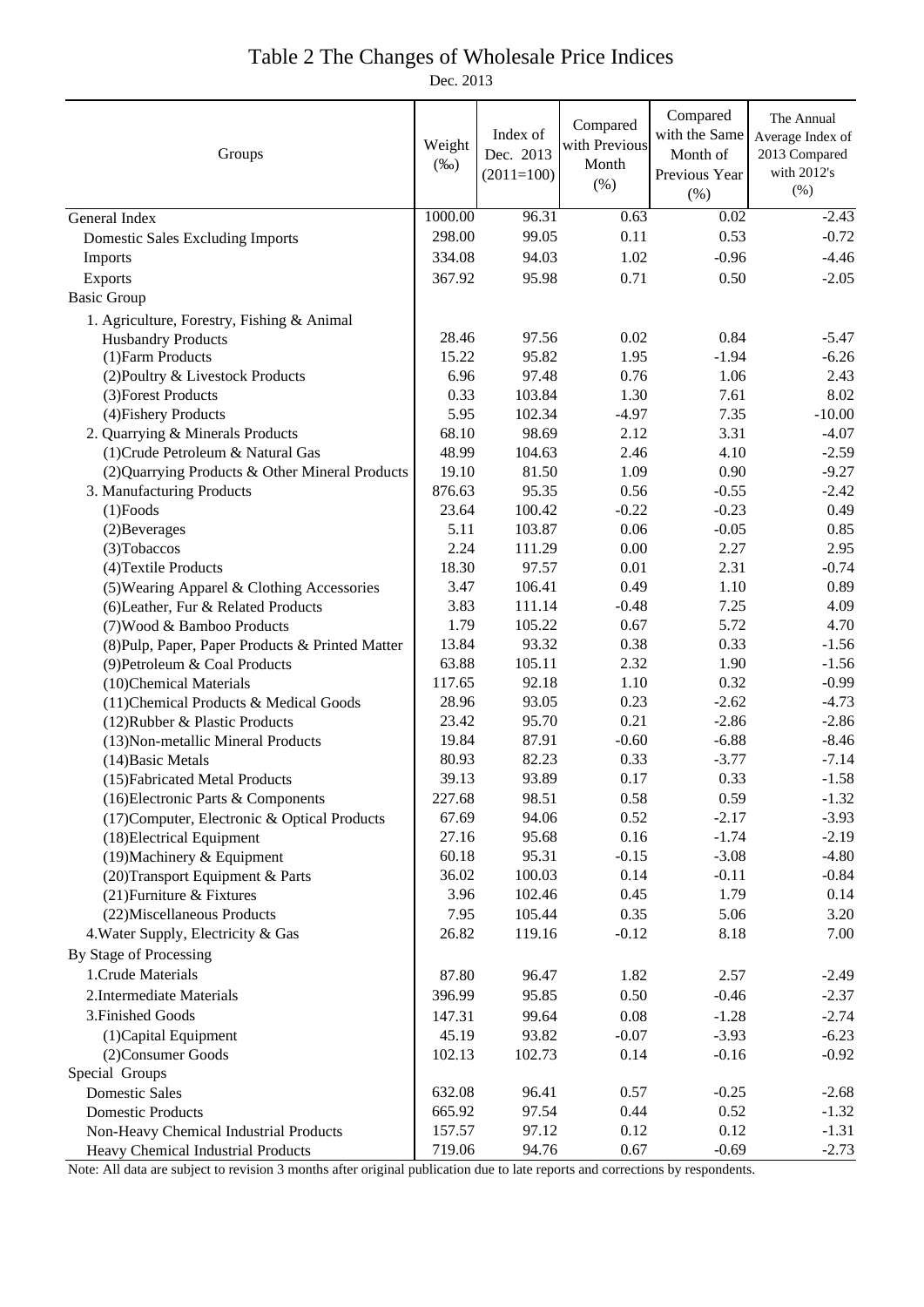## Table 3 The Changes of Import Price Indices

Dec. 2013

|               | Groups                                                                                  | Weight<br>$(\%0)$ | Index of Dec.<br>2013<br>$(2011=100)$ | Compared<br>with Previous<br>Month<br>(% ) | Compared with<br>the Same Month<br>of Previous Year<br>(% ) | The Annual Average<br>Index of 2013<br>Compared with 2012's<br>(% ) |
|---------------|-----------------------------------------------------------------------------------------|-------------------|---------------------------------------|--------------------------------------------|-------------------------------------------------------------|---------------------------------------------------------------------|
|               | Basic Group (on N.T.D. Basis)                                                           |                   |                                       |                                            |                                                             |                                                                     |
| General Index |                                                                                         | 1000.00           | 94.03                                 | 1.02                                       | $-0.96$                                                     | -4.46                                                               |
| Sec. 1        | <b>Animal Products</b>                                                                  | 8.61              | 109.70                                | 2.14                                       | 13.63                                                       | 8.24                                                                |
| Sec. 2        | Vegetable Products                                                                      | 18.11             | 95.06                                 | 4.16                                       | $-3.96$                                                     | $-3.26$                                                             |
| Sec. 4        | Prepared Foodstuffs, Beverages, Spirits & Tobacco                                       | 14.68             | 103.36                                | 0.08                                       | 0.07                                                        | 0.83                                                                |
| Sec. $5$      | <b>Mineral Products</b>                                                                 | 251.08            | 98.53                                 | 2.26                                       | 2.77                                                        | $-4.61$                                                             |
| Sec. 6        | Products of The Chemical or Allied Industries                                           | 125.25            | 93.78                                 | 1.31                                       | $-1.39$                                                     | $-2.88$                                                             |
| Sec. 7        | Plastics & Articles Thereof; Rubber & Articles Thereof                                  | 36.74             | 85.46                                 | 0.00                                       | $-4.45$                                                     | $-7.33$                                                             |
| Sec. 8        | Leather & Articles Thereof                                                              | 4.12              | 114.93                                | $-0.03$                                    | 9.89                                                        | 5.69                                                                |
| Sec. 9        | Wood & Articles of Wood                                                                 | 5.15              | 105.36                                | 0.92                                       | 6.24                                                        | 5.71                                                                |
|               | Sec. 10 Woodpulp, Paper & Articles Thereof                                              | 10.59             | 90.87                                 | 0.96                                       | 3.71                                                        | $-1.63$                                                             |
|               | Sec. 11 Textiles & Textile Articles                                                     | 13.17             | 84.60                                 | 0.69                                       | 2.29                                                        | $-4.41$                                                             |
|               | Sec. 13 Stone Materials, Glass & Glassware                                              | 13.33             | 69.67                                 | $-2.01$                                    | $-14.85$                                                    | $-19.61$                                                            |
|               | Sec. 15 Base Metals & Articles of Base Metal                                            | 99.49             | 81.65                                 | 0.78                                       | $-4.77$                                                     | $-7.34$                                                             |
|               | Sec. 16 Machinery, Electrical Equipment, TV Image & Sound Recorders,<br>Etc             | 326.36            | 95.34                                 | 0.15                                       | $-2.91$                                                     | $-4.40$                                                             |
|               | Sec. 17 Transportation Equipment                                                        | 23.03             | 99.00                                 | 0.14                                       | $-0.24$                                                     | $-1.86$                                                             |
|               | Sec. 18 Optical, Measuring, Medical Instruments, Musical Instruments &<br>Parts Thereof | 41.48             | 99.70                                 | 1.15                                       | 1.55                                                        | $-2.43$                                                             |
|               | Sec. 20 Miscellaneous Manufactured Articles                                             | 5.31              | 96.32                                 | $-0.05$                                    | $-2.85$                                                     | $-4.22$                                                             |
|               | Basic Group (on U.S.D. Basis)                                                           |                   |                                       |                                            |                                                             |                                                                     |
| General Index |                                                                                         | 1000.00           | 92.94                                 | 0.30                                       | $-3.19$                                                     | $-4.81$                                                             |
| Sec. 1        | <b>Animal Products</b>                                                                  | 8.61              | 108.46                                | 1.41                                       | 11.07                                                       | 7.79                                                                |
| Sec. 2        | Vegetable Products                                                                      | 18.11             | 93.92                                 | 3.42                                       | $-6.13$                                                     | $-3.63$                                                             |
| Sec. 4        | Prepared Foodstuffs, Beverages, Spirits & Tobacco                                       | 14.68             | 102.16                                | $-0.63$                                    | $-2.18$                                                     | 0.45                                                                |
| Sec. 5        | <b>Mineral Products</b>                                                                 | 251.08            | 97.40                                 | 1.54                                       | 0.46                                                        | $-4.97$                                                             |
|               | Sec. 6 Products of The Chemical or Allied Industries                                    | 125.25            | 92.69                                 | 0.60                                       | -3.61                                                       | $-3.25$                                                             |
| Sec. 7        | Plastics & Articles Thereof; Rubber & Articles Thereof                                  | 36.74             | 84.45                                 | $-0.71$                                    | $-6.59$                                                     | $-7.68$                                                             |
| Sec. 8        | Leather & Articles Thereof                                                              | 4.12              | 113.61                                | $-0.73$                                    | 7.42                                                        | 5.26                                                                |
| Sec. 9        | Wood & Articles of Wood                                                                 | 5.15              | 104.11                                | 0.20                                       | 3.85                                                        | 5.29                                                                |
|               | Sec. 10 Woodpulp, Paper & Articles Thereof                                              | 10.59             | 89.77                                 | 0.23                                       | 1.38                                                        | $-1.99$                                                             |
|               | Sec. 11 Textiles & Textile Articles                                                     | 13.17             | 83.59                                 | $-0.02$                                    | $-0.01$                                                     | $-4.77$                                                             |
|               | Sec. 13 Stone Materials, Glass & Glassware                                              | 13.33             | 68.82                                 | $-2.69$                                    | $-16.76$                                                    | $-19.88$                                                            |
|               | Sec. 15 Base Metals & Articles of Base Metal                                            | 99.49             | 80.66                                 | 0.09                                       | $-6.90$                                                     | $-7.68$                                                             |
|               | Sec. 16 Machinery, Electrical Equipment, TV Image & Sound Recorders,<br>Etc             | 326.36            | 94.26                                 | $-0.56$                                    | $-5.09$                                                     | $-4.76$                                                             |
|               | Sec. 17 Transportation Equipment                                                        | 23.03             | 97.87                                 | $-0.57$                                    | $-2.49$                                                     | $-2.24$                                                             |
|               | Sec. 18 Optical, Measuring, Medical Instruments, Musical Instruments &<br>Parts Thereof | 41.48             | 98.55                                 | 0.43                                       | $-0.74$                                                     | $-2.80$                                                             |
|               | Sec. 20 Miscellaneous Manufactured Articles                                             | 5.31              | 95.23                                 | $-0.75$                                    | $-5.03$                                                     | $-4.57$                                                             |

Note: 1.All data are subject to revision 3 months after original publication due to late reports and corrections by respondents.

 2.Definition scope of the basic group into section and chapter is correspondent with Harmonized System(HS). Nevertheless, their names are simplified generally.